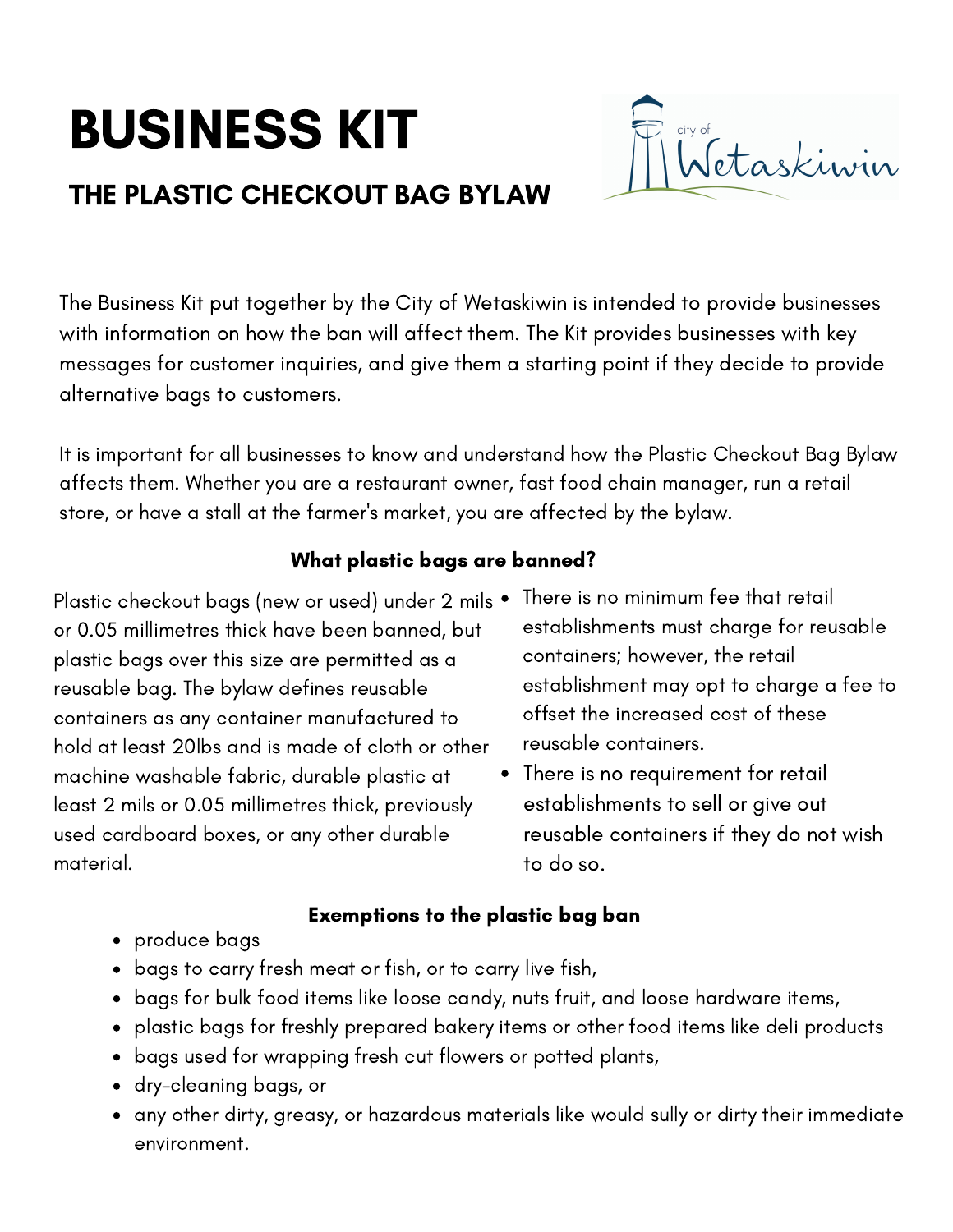### Paper bags

Retail establishments may choose to supply paper checkout bags to customers but may only sell or give a paper bag if the customer requests one first. This is to encourage shoppers to bring and use their own reusable bag.

After June 1, 2020, retail establishments will be required to charge a minimum of \$0.15 per paper bag. This will off-set the retailers' costs while encouraging consumers to bring their reusable bags to the store. The retailer may also choose to sell paper bags for a fee prior to June 1, 2020 if desired.

#### Note:

Drive-thru's, food delivery, mobile catering, and take-out restaurants will be exempt from the \$0.15 paper bag fee once it comes into force.

#### **Enforcement**

City bylaw officers won't be going door to door to inspect stores on a regular basis but will only do so if they suspect – or have received a complaint about – a retail establishment supplying a prohibited plastic bag, or providing paper bags without prior demand by a customer.

In the event that an offense under the bylaw has been committed, the bylaw officer will present the business owner with a verbal warning. If another offense occurs after a verbal warning has been issued, the bylaw officer will fine the business. If the ticket is paid within 7 days, then the fine is discounted by 50%.

### Second-hand Stores

The bylaw does not apply to non-profits, and this provision affects second hand stores. If a second hand store is a non-profit, it may continue to distribute plastic bags as they do. If the second hand store is a for-profit then it must comply with the bag ban.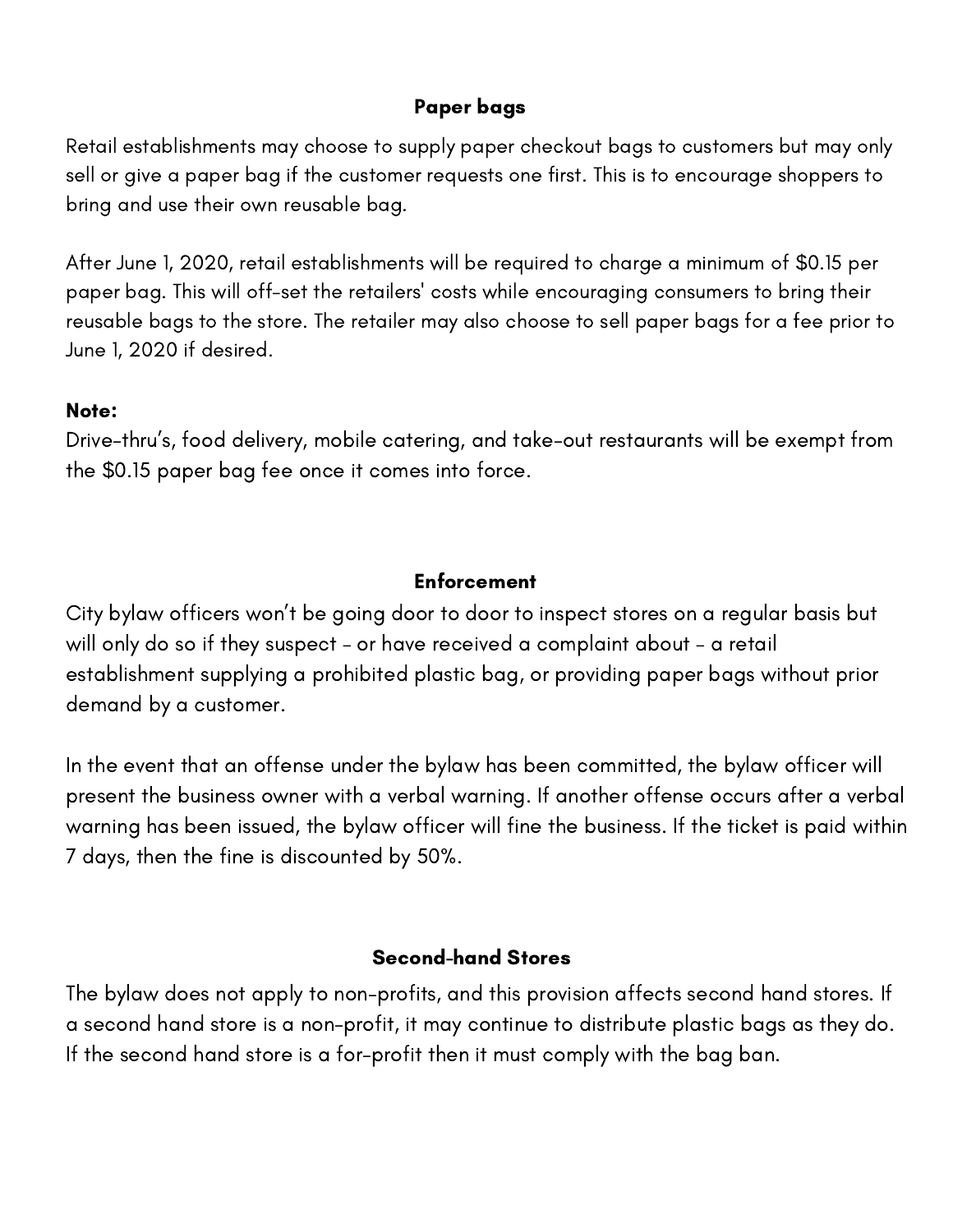# QUESTIONS THAT CUSTOMERS MAY ASK

#### 1. Why can't I get a free plastic bag anymore?

As of July 9, 2019 the City of Wetaskiwin has banned all plastic checkout bags less than 2 mils or 0.05 millimeters thick and all retail stores and establishments in the City must comply with the bylaw.

#### 2. Why can I still get a produce bag? A bag for my bulk food?

Under the bylaw passed by City Council, produce bags and other 'hygienic' bags are still permitted because they provide an immediate barrier between things like food and the outside environment or they keep dirty, greasy, or other messy items from contaminating their surroundings. Checkout bags are primarily used for carrying purchases, not for keeping purchases or food clean.

#### 3. When does the ban come into effect?

The plastic bag ban comes into effect on July 9, 2019. On June 1, 2020 stores will be required to charge a minimum of \$0.15 on paper bags, which is kept by the store to offset the cost of purchasing the paper bag.

#### 4. What difference will the ban make?

The ban will drastically reduce the number of plastic bags going to the landfill and entering the environment.

#### 5. I didn't bring enough reusable bags, what do I do?

Our store has reusable bags available for purchase. Alternatively, you may wheel your shopping cart to your vehicle and load your purchase directly into your vehicle from your shopping cart.

#### 6. Why do I have to pay for a reusable bag?

Reusable bags cost more to produce and purchase but are designed to last for years. If thicker reusable bags were used at the same frequency as regular checkout bags the environmental impact would be much more serious.

#### 7. Can I recycle my reusable bags?

Some reusable bags are fully recyclable at the Wetaskiwin recycling facility. Look for the recycling symbol on the bag. The City recycling Centre accepts #1, #2, and #5 plastics.

#### 8. What do I use to pick up after my pet?

Many stores sell pet waste bags for a small price. Pet waste bags are not banned under the Plastic Checkout Bag bylaw.

#### 9. What do I use for garbage bags?

Residents are still able to buy bulk garbage bags which cost on average \$0.14 per bag. These bags are larger than regular checkout bags and can hold more waste.